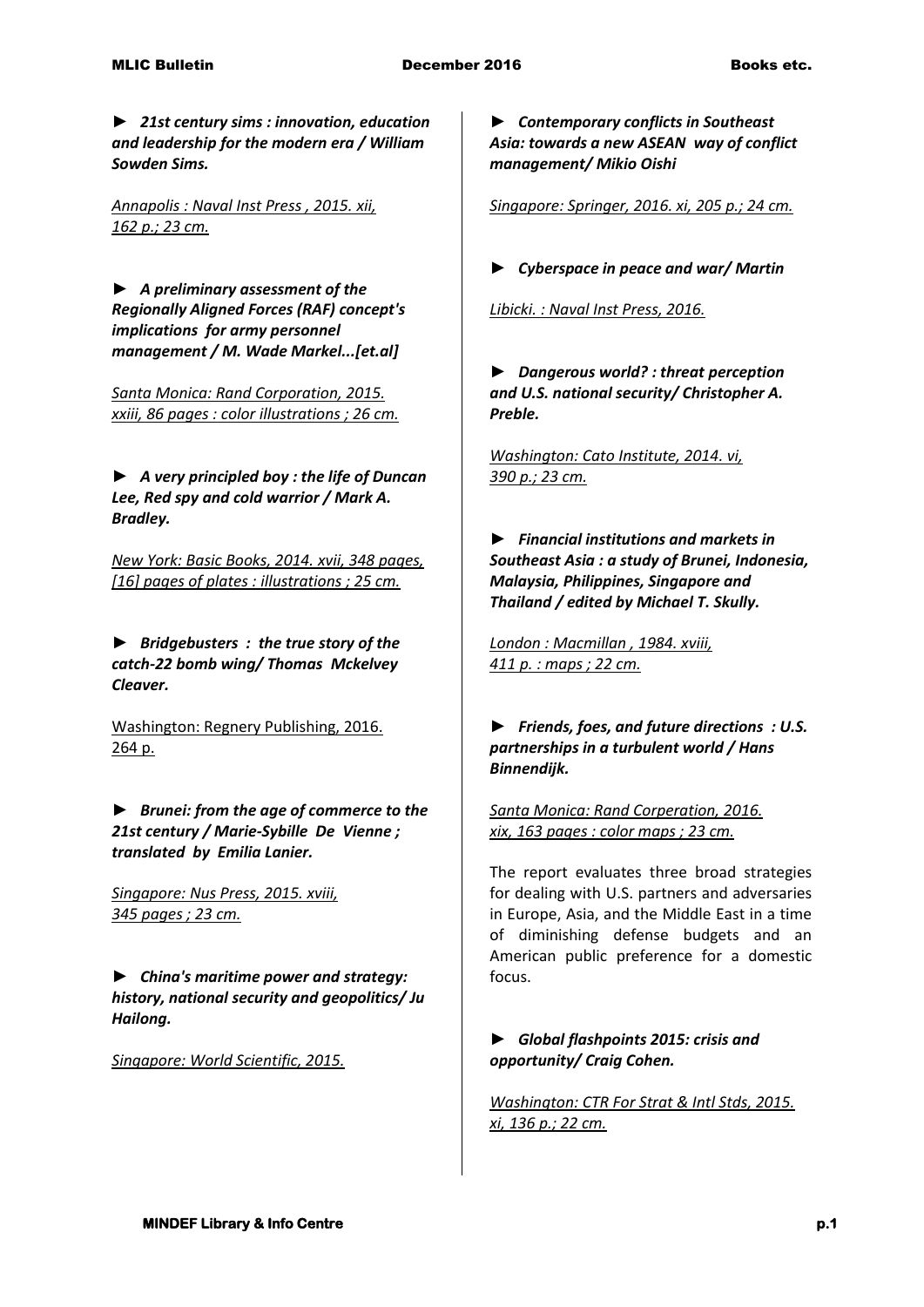*► Harriet Quimby : flying fair lady/ Leslie Kerr.*

*Schiffer Publishing, 2016.* 

► *International migration in Southeast Asia: continuities and discontinuities/ Kwen Fee Lian.*

*Singapore: Springer, 2016. vii, 216 p.; 24 cm.* 

*► Internet wars: the struggle for power in the 21st century/ Fergus Hanson.*

*Longueville Books, 2015.* 

*► Maritime strategy and global order: markets, resources, security/ Daniel Moran.*

*Georgetown Univ Press, 2016.* 

*► Meeting China halfway : how to defuse the emerging US-China rivalry Lyle Goldstein.*

*Washington : Georgetown Univ Press , 2015. vi, 389 pages ; 24 cm.*

The main purposes of this book are to analyze the trajectory of the relationship, to examine both US views and Chinese views of the other, and to propose concrete steps to reverse a perilous deterioration in the relationship.

*► Mutual security in the Asia-Pacific : roles for Australia, Canada and South Korea / edited by Kang Choi, James Manicom and Simon Palamar.*

*Canada: Centre for International Governance, 2015, xvi, 199 pages ; 23 cm.* 

*► New strategy for complex warfare: combined effects in East Asia/ Thomas Alan Drohan.*

*Amherst: Cambria Press, 2016. xvii, 304 p.; 23 cm.* 

*► Next 100 years: a forecast for the 21st century/ George Friedman.*

*New York: Anchor, 2010.* 

► *North Korea and the world: human rights, arms control, and strategies for negotiation/ Walter C Clemens.*

*Lexington: Univ Pr of Kentucky, 2016.* 

► *North Korea's cyber operations : strategy and responses/ Jun Jenny.*

*Washington: Centre For Strategy and Intelligence Study, 2015.* 

*► Phillipps' field guide to the birds of Borneo : Sabah, Sarawak, Brunei, and Kalimantan / Quentin Phillipps ; illustrated by Karen Phillipps.*

*Princeton: Princeton Univercity Press, 2014. 370 pages : illustrations (chiefly color), color maps ; 21 cm.* 

► *Phillipps' field guide to the mammals of Borneo: Sabah, Sarawak, Brunei and Kalimantan/ Quentin Phillips.*

*Princeton: Princeton Univercity Press, 2016. 400 p.: col. ill.; 21 cm.* 

**► Policing cybercrime and cyberterror/ Thomas J. Holt.**

*Durham: Carolina Academic, 2015. ix, 163 p.; 23 cm.*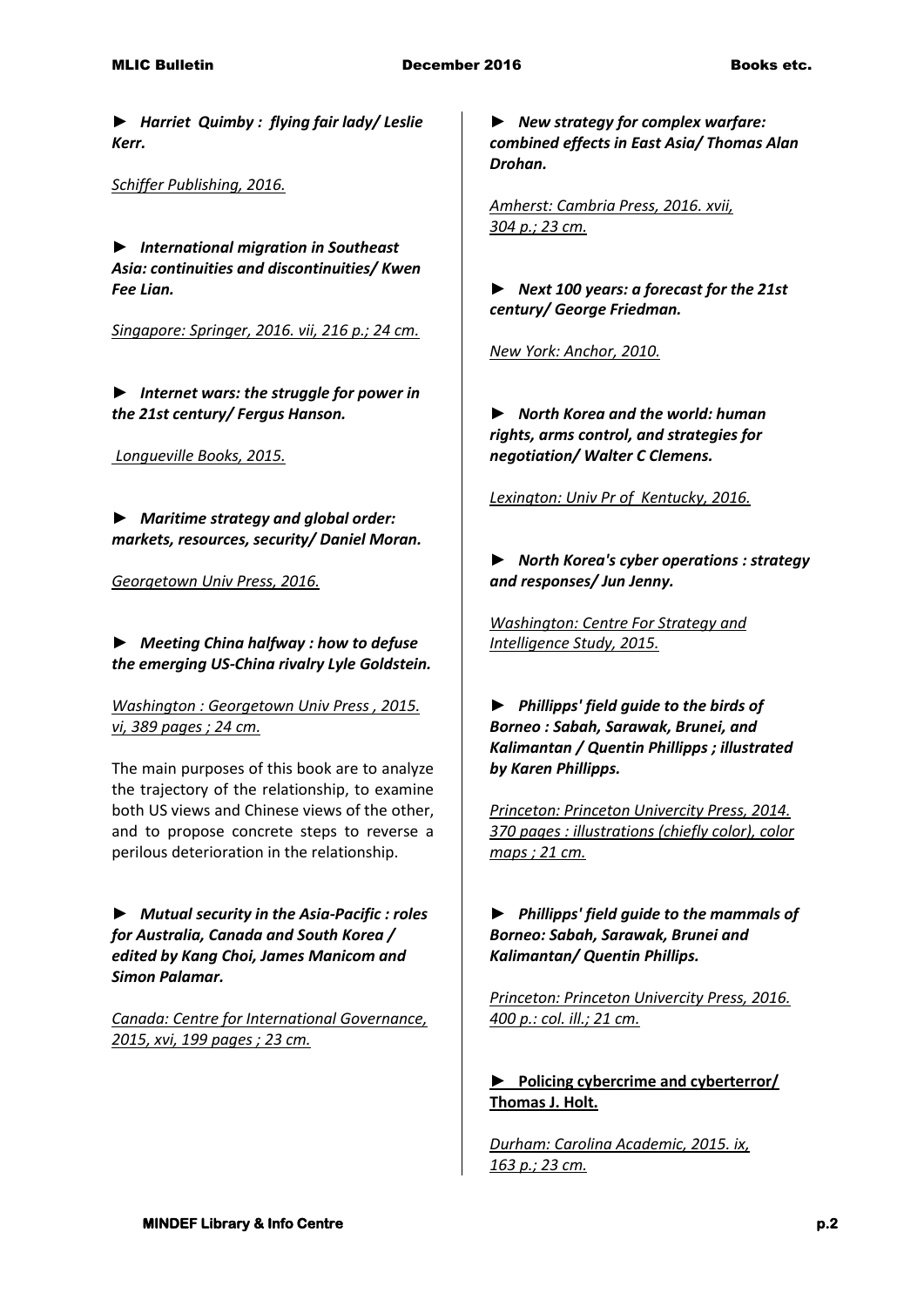*► Practice to deceive: learning curves of military deception planners/ Barton Whaley.*

*Annapolis: Naval Institute Press, 2016.* 

*► Private anti-piracy navies: how warships for hire are changing maritime security/ John J Pitney.*

*Lanham: Lexington Books, 2014.* 

*► Road unforeseen: women fight the Islamic State/ Meredithm Tax.* 

*New York: Bellevue Literary Press, 2016*.

*► Smaller states' alignment choices: a comparative study of Malaysia and Singapore' Hedgine/ Kuik Cheng-chwee.*

*Proquest, 2010.* 

*► Somme : into the breach/ Hugh Sebagmontefiore.*

*Cambridge: Belknap Harvard, 2016.* 

*► Strategy: context and adaptation from archidamius to airpower/ Richard J Bailey,*

*Annapolis: Naval Inst Press, 2016.* 

*► Superpower: three choices for America's role in the world/ Ian Bremmer.*

*New York: Portfolio Penguin, 2015. viii, 226 pages ; 24 cm.*

International foreign policies are often defined by their attitudes to the US, and according to political scientist Ian Bremmer, America is facing three options: become completely independent; be a money ball that defends its interests wherever threatened; or stay internationally indispensable. As the 2016 elections approach, America must choose the road for its future - and so define a new era for international politics.

*► Syrian jihad: Al-Qaeda, the Islamic state and the evolution of an insurgency/ Charles R. Lister.*

*New York: Oxford University Press, 2015.* 

► *Technology security and national power: winners and losers/ Stephen D Bryen.*

*New Brunswick: Transaction, 2015.* 

*► Terror years: from al-Qaeda to the Islamic State/ Lawrence Wright.*

*New York: Alfred a Knopf, 2016.* 

*► The continued evolution of U.S. law of armed conflict implementation : implications for the U.S. military / Bryan Frederick, David E. Johnson.*

*Santa Monica: Rand Corporation, 2015. xx, 114 pages : illustrations ; 23 cm*.

*► The lost mandate of heaven : the American betrayal of Ngo Dinh Diem, President of Vietnam / Geoffrey D.T. Shaw ; with a foreword by James V. Schall, S.J.*

*San Francisco: Ignatius, 2015. 314 pages ; 24 cm.* 

*► The rise and fall of intelligence : an international security history / Michael Warner.*

*Washington: Georgetown Univercity Press, 2014. xviii, 406 pages : illustrations, portraits ; 23 cm.*

This book is a sweeping history of the development of professional, institutionalized intelligence as well as a look at the implications of fall of the state monopoly going forward. The book is oriented toward U.S. intelligence, but the early chapters address the birth of professional intelligence in Europe at the beginning of the twentieth century.